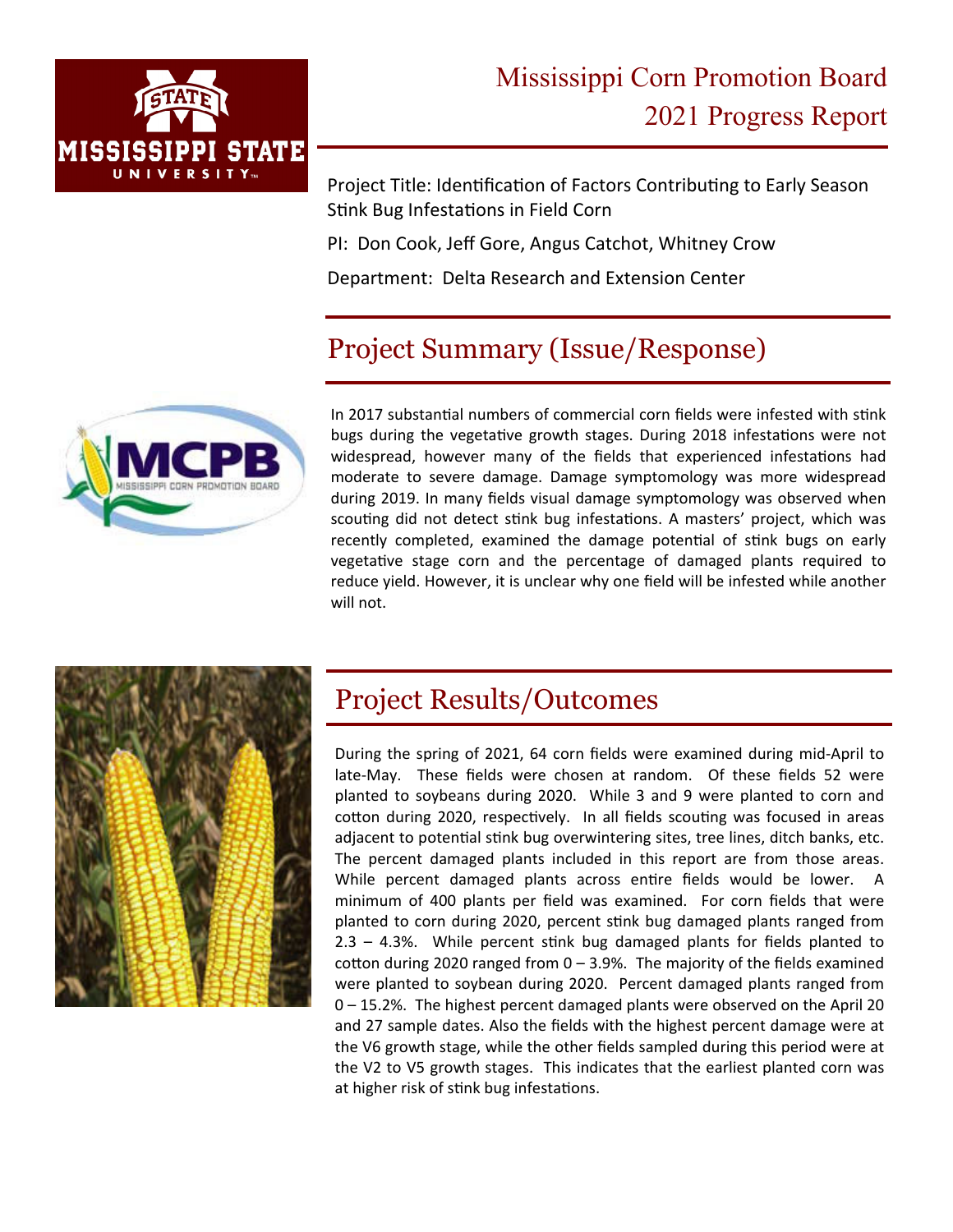

Figure 1. Corn fields sampled for stink bug damage during Apr and May 2021



Figure 2. Mean percent stink bug damaged corn plants by sample date and growth stage during 2021. Fields represented here were planted to soybean during 2020